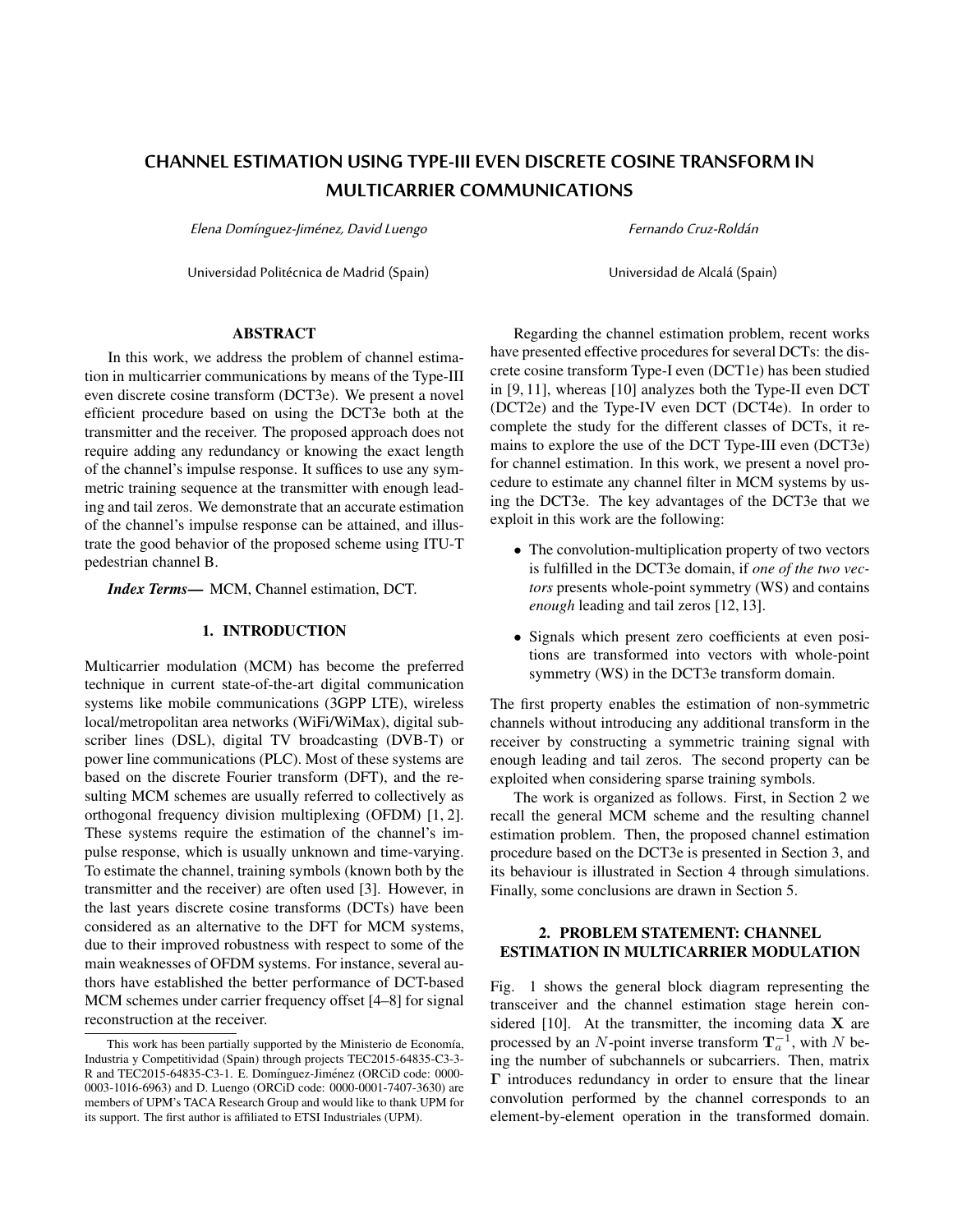

Fig. 1. General block diagram for channel estimation in a multicarrier modulation (MCM) system.

For example, in OFDM the underlying transform is the DFT, and  $\Gamma$  introduces the required cyclic prefix/suffix; whereas for the DCT approach, the corresponding redundancy matrices  $\Gamma$  are given in [6]. In particular, when using the DCT3e, Γ produces a whole-point symmetry (WS) on the left and a whole-point antisymmetry (WA) on the right of the original signal. At the receiver, we observe two stages in Fig 1:

- 1. The channel estimation stage, which is carried out from time to time in order to achieve an estimation  $h_{ch}$ of the time-varying channel's impulse response  $h_{ch}$ . This stage is developed by using a pilot/training symbol, known a priori. The filter is estimated by means of a -possibly different- transform  $T_c$  and the 1-tap coefficients  $(d_0^{ps}, \ldots, d_{N-1}^{ps})$ , which depend on the pilot symbol. The obtained  $h_{ch}$  is then used to compute a prefilter in the following stage,  $h_{pf}$ , that ensures the required symmetry when non-symmetric signals are transmitted.
- 2. The signal reconstruction stage, which is carried out when the channel filter is known (or has been estimated by the channel estimation stage). It recovers the original time-domain data symbol vector x transmitted through the channel, by means of another set of 1-tap equalizers  $(d_0, \ldots, d_{N-1})$  which depend on the channel's filter, already known at this stage.

In this work, we focus on the channel estimation stage using the DCT3e transform; with this approach, no other transforms are needed, i.e.,  $T_a = T_c = C_{3e}$ , defined matricially as [12]:

$$
[\mathbf{C}_{3e}]_{k,j} = 2a_j \cos\left(\frac{(2k+1)j\pi}{2N}\right), \ 0 \le k, j \le N-1,
$$

where

$$
a_j = \begin{cases} \frac{1}{2}, & \text{if } j = 0, \\ 1, & \text{otherwise.} \end{cases}
$$
 (1)

# 3. CHANNEL ESTIMATION FOR DCT3E-BASED MULTICARRIER MODULATION

We now focus on the channel estimation problem of Fig. 1, by using the DCT3e both at the transmitter and the receiver. Without loss of generality, we assume that the maximum length  $L$  of the channel filter  $h$  is odd (otherwise, we simply introduce an extra null component), so  $L = 2\nu + 1 < N$ , with  $N = 2M + 2L - 1$ , and we apply the following procedure:

1. Build a training symbol with WS symmetry, whose first and last  $\nu = (L - 1)/2$  components are null:

$$
\mathbf{x} = [\underbrace{0,\ldots,0}_{\nu}, \underbrace{x_M,\ldots,x_1,x_0,x_1,\ldots,x_M}_{2M+1}, \underbrace{0,\ldots,0}_{\nu}]^T.
$$

- 2. After transmitting x through the channel, the received data,  $y = x * h + n$ , has length  $N = 2M + 2L - 1$ .
- 3. Following the approach of [10], we express the convolution matricially as  $y = \mathbf{X} \cdot \mathbf{h} + \mathbf{n}$ , where  $\mathbf{X}$  is a lower triangular  $N \times L$  Toeplitz matrix:

$$
\widetilde{\mathbf{X}} = \left[\begin{array}{ccccc} & \mathbf{O}_{\nu \times L} & & \\ x_M & 0 & \cdots & 0 \\ \vdots & x_M & \ddots & \vdots \\ x_1 & \ddots & \ddots & 0 \\ x_0 & \ddots & \ddots & x_M \\ \vdots & \ddots & \ddots & \vdots \\ x_M & \ddots & \ddots & x_0 \\ 0 & x_M & \ddots & x_1 \\ \vdots & \ddots & \ddots & \vdots \\ 0 & \cdots & 0 & x_M \\ \mathbf{O}_{\nu \times L} & & & \mathbf{O}_{\nu \times L} \end{array}\right]
$$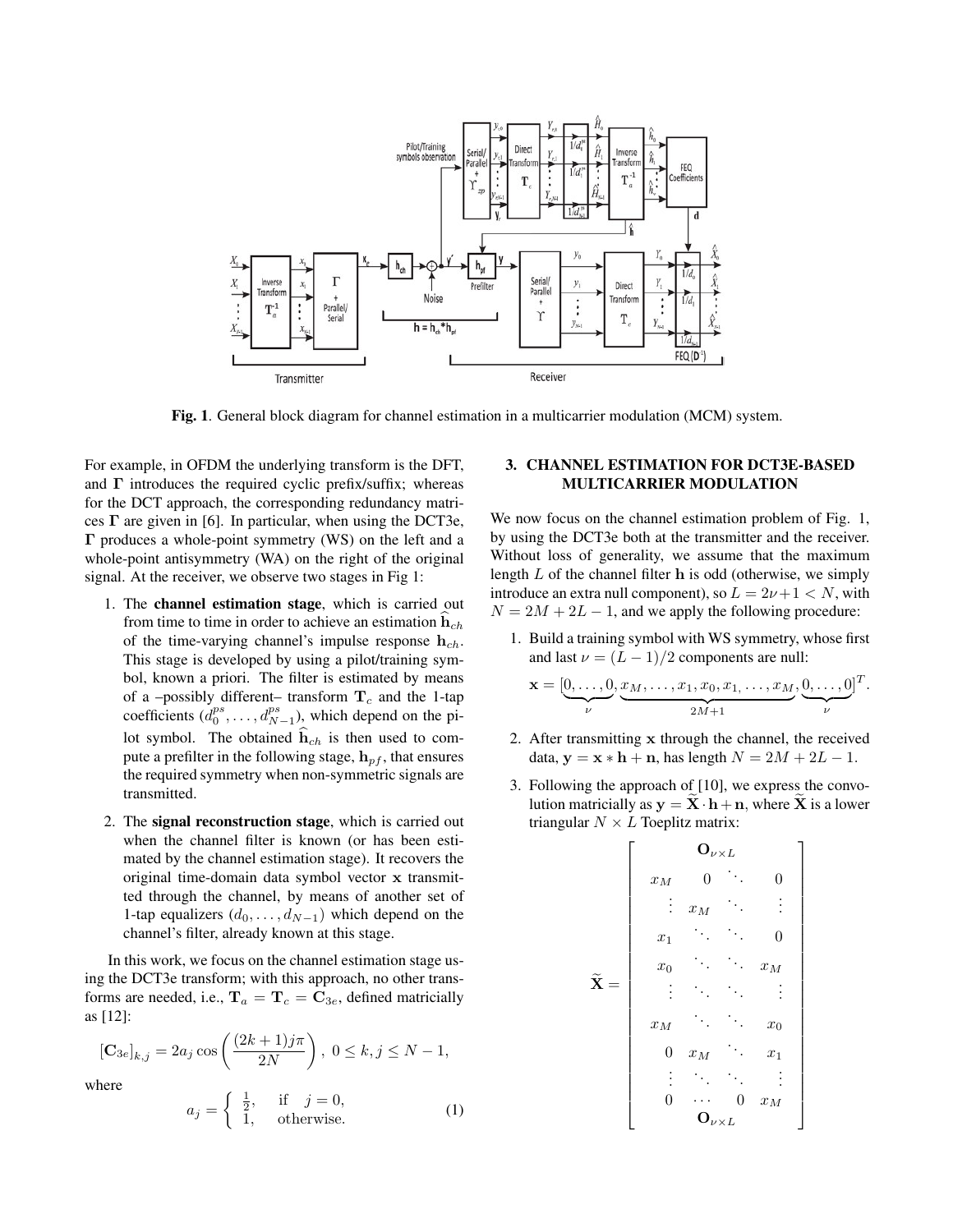4. By denoting as  $h_{zp}^T = [0_{M+\nu} \ h^T \ 0_{M+\nu}]$  the zeropadded channel's impulse response, let us notice that the convolution can also be written as

$$
\mathbf{x} * \mathbf{h} = \mathbf{X} \cdot \mathbf{h} = \mathbf{X}_{equiv} \cdot \mathbf{h}_{zp}
$$

where  $\mathbf{X}_{equiv}$  is an  $N \times N$  square matrix, that can be written as  $\mathbf{X}_{equiv} = \mathbf{X}_T + \mathbf{X}_H$ , being  $\mathbf{X}_T$  a Toeplitz matrix and  $X_H$  a Hankel-type matrix:

$$
\mathbf{X}_{T} = \begin{bmatrix} x_{0} & x_{1} & \cdots & x_{M} & 0 & \cdots & 0 \\ x_{1} & \ddots & \ddots & \ddots & \ddots & \vdots \\ \vdots & \ddots & \ddots & \ddots & x_{M} & 0 \\ x_{M} & \ddots & \ddots & x_{M} & \vdots \\ 0 & \ddots & \ddots & \ddots & x_{1} & x_{0} \end{bmatrix},
$$

$$
\mathbf{X}_{H} = \begin{bmatrix} 0 & x_{1} & \cdots & x_{M} & \cdots & 0 & 0 \\ \vdots & \vdots & \ddots & 0 & \ddots & \vdots & 0 \\ 0 & x_{M} & \ddots & 0 & \cdots & \vdots & 0 \\ 0 & 0 & \cdots & \ddots & \ddots & \vdots & \vdots \\ \vdots & \vdots & \ddots & \ddots & \ddots & \vdots & \vdots \\ 0 & 0 & \cdots & -x_{M} & \cdots & -x_{3} & -x_{2} \end{bmatrix}
$$

In this way, the result given in [13, p. 2635] guarantees that  $\mathbf{X}_{equiv}$  is diagonalized by the DCT3e:

$$
\mathbf{C}_{3e} \cdot \mathbf{X}_{equiv} \cdot \mathbf{C}_{3e}^{-1} = \mathbf{D}.
$$
 (2)

Besides, the diagonal entries of matrix D are themselves the DCT3e of the N−length right-half vector  $\mathbf{x}_{zp}^r = [x_0, \dots, x_M, 0, \dots, 0]^T$  [13]:

$$
[\mathbf{D}]_{k,k} = d_k^{ps} = [\mathbf{C}_{3e} \cdot \mathbf{x}_{zp}^r]_k. \tag{3}
$$

Notice that these coefficients can be pre-computed and stored in memory for the training signal of choice.

5. We apply the DCT3e at the receiver, and denote as  $Y =$  $\mathbf{C}_{3e} \cdot \mathbf{y}$  the received vector in the transformed domain,  $H = C_{3e} \cdot h_{zp}$  the transformed vector associated to the zero padded channel's impulse response, and  $N =$  $C_{3e}$  n, the transformed noise vector. Hence, we get the expression in the transformed domain

$$
\mathbf{Y} = \mathbf{D} \cdot \mathbf{H} + \mathbf{N},
$$

Finally, we obtain an estimation of H as

$$
\widehat{\mathbf{H}}_k = \mathbf{Y}_k / d_k^{ps}, \quad k = 0, ..., N - 1,
$$
 (4)

and compute

$$
\mathbf{C}_{3e}^{-1} \cdot \widehat{\mathbf{H}} = \widehat{\mathbf{h}},\tag{5}
$$

which provides a perfect estimation of  $[0_{M+\nu} h 0_{M+\nu}]$ in the absence of noise.

Thus, we have been able to find a simple and efficient solution to the channel estimation problem for an MCM system based on the DCT3e, with no need of extra transforms.

#### 3.1. Our proposed training symbol

Now we present a training signal which is optimal for the proposed approach. It is constructed in the DCT3e domain as follows:

$$
X_k = 2\cos\left(\frac{(2k+1)(N-1)\pi}{4N}\right), \ 0 \le k \le N-1.
$$

If we choose this signal, after applying the  $\mathbf{C}_{3e}^{-1}$  block at the transmitter, we obtain  $\mathbf{C}_{3e}^{-1} \cdot \mathbf{X}$ , which only has a non null component. Furthermore, using this training symbol the diagonal entries  $d_k^{ps}$  are the optimal ones:

$$
d_k^{ps} = \left[\mathbf{C}_{3e} \cdot \mathbf{x}_{zp}^r\right]_k = 1,
$$

and we can ensure that

.

$$
\widehat{\mathbf{H}} = \mathbf{Y} = \mathbf{C}_{3e} \cdot \mathbf{y}, \quad k = 0, ..., N - 1.
$$

Hence, no extra computation is needed at the receiver and the estimated channel is simply  $\hat{\mathbf{h}} = \mathbf{v}$ .

## 4. NUMERICAL RESULTS

In this section, we analyze the behaviour of the proposed channel estimation scheme by testing it on one of the standardized ITU-R M.1225 channels [14]. First of all, a training signal is constructed in the DCT3e domain by setting  $X = C_{3e} \cdot [0, ..., 0, 1, 0, ..., 0]^T$ . The inverse DCT3e of X is performed, the first and last  $\nu = (L - 1)/2$  zeros (out of the  $L-1$  leading and tail zeros) are removed, and the resulting length  $N - (L - 1)$  time-domain signal,  $x_m$ , is transmitted.<sup>1</sup> After passing this signal through the channel, with impulse response  $h_m$  for  $0 \leq m \leq L-1$ , we obtain an N-length time-domain signal,  $z_m = [\mathbf{x} * \mathbf{h}]_m$ . Then, zero-mean additive white Gaussian noise (AWGN) with variance  $\sigma_n^2$  is added, resulting in a received signal

$$
y_m = [\mathbf{x} * \mathbf{h}]_m + n_m = \sum_{r=0}^{N-1} h_r x_{m-r} + n_m,
$$

where  $n_m \sim \mathcal{N}(0, \sigma_n^2)$  is the AWGN, with  $\mathcal{N}(\mu, \sigma^2)$  denoting a univariate Gaussian density with mean  $\mu$  and variance  $\sigma^2$ . The *N*-length DCT3e of  $y_m$  ( $Y_k$ ) is then computed and used to estimate the DCT3e of the channel's impulse response  $(H_k)$  as described in Section 3. Finally, the N-length inverse DCT3e of  $H_k$  is obtained and the relevant central samples are extracted to obtain the estimate of the channel's impulse response,  $h_m$ .

<sup>&</sup>lt;sup>1</sup>Note that all this process can be avoided simply by pre-computing  $x$  and storing it.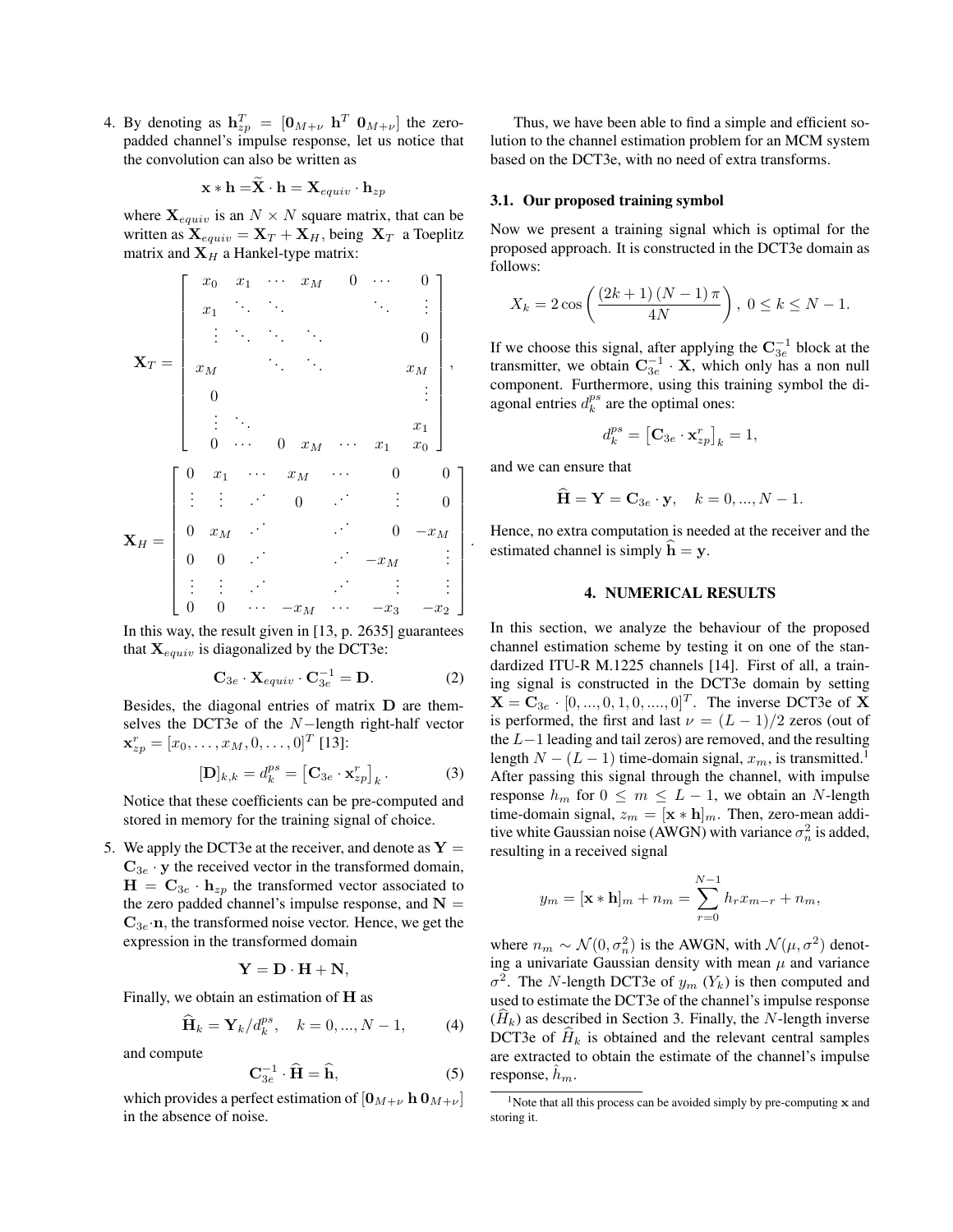

Fig. 2. (a)–(c): Estimated channel's impulse response (true value and two times the standard deviation) for  $SNR = 0$  dB (a), SNR  $=$  5 dB (b), and SNR = 10 dB (c). (d)–(f): Estimated channel's frequency response (true value and range between maximum and minimum estimated values) for  $SNR = 0$  dB (d),  $SNR = 5$  dB (e), and  $SNR = 10$  dB (f). In all cases,  $N = 1023$ .

As mentioned above, we consider one of the channels standardized by ITU-R for the evaluation of radio transmission technologies for IMT 2000 [14]. More precisely, we address the estimation of the ITU-T M.1225 pedestrian channel B for  $N = 1023$ . The channels were generated using Matlab's stdchan function using a carrier frequency  $f_c = 2$  GHz, a maximum Doppler shift  $f_d \approx 9.266$  Hz, and a sampling period  $T_s = 100$  ns. With this sampling period, the channel's impulse response becomes  $h_m = A_0 \delta_m +$  $A_2\delta_{m-2} + A_8\delta_{m-8} + A_{12}\delta_{m-12} + A_{23}\delta_{m-23} + A_{37}\delta_{m-37}$ where  $\delta$  denotes Kronecker's delta and each of the  $A_i$ are complex-valued, independent random variables with Rayleigh distributed amplitudes and uniform phases. Note that the length of the channel's impulse response is actually  $L' = 38$ , but we set  $L = 41$  for the simulations in order to show the robustness of the proposed approach.

Fig. 2 shows three examples of the reconstructed channel (both in the time and frequency domains) for  $N = 1023$ and different SNRs. Note that the channel's reconstruction is already very good for  $SNR = 0$  dB (Figs. 2(a) and 2(b)) and it becomes almost perfect for  $SNR = 10$  dB (Figs. 2(c) and  $2(d)$ ). In the time domain, the average values of the estimated coefficients of the channel's impulse response are always equal to the true values (i.e., there is no bias) and the

standard deviation is small. In the frequency domain, all the peaks and valleys of the estimated channel's frequency response are located in the same positions as those of the true channel's frequency response.

#### **5. CONCLUSIONS**

In this work, we have presented a general procedure for the estimation of an arbitrary channel's impulse response when the Type-III even Discrete Cosine Transform (DCT3e) is used within a multicarrier modulation system. The proposed approach is based on the construction of a symmetric training signal with enough leading and tail zeros. The scheme proposed here requires using only the DCT3e both in the transmitter and the receiver: no other transform is necessary, because the channel is estimated using only the DCT3e, thus leading to a very efficient hardware implementation. Furthermore, no assumptions are required about the channel, except for knowing the maximum possible length of its impulse response. Numerical simulations show that the proposed algorithm is able to provide very accurate channel reconstruction in noisy environments for the ITU-T M.1225 pedestrian channel B. Future research lines include developing DCT-based semi-blind channel estimation schemes.